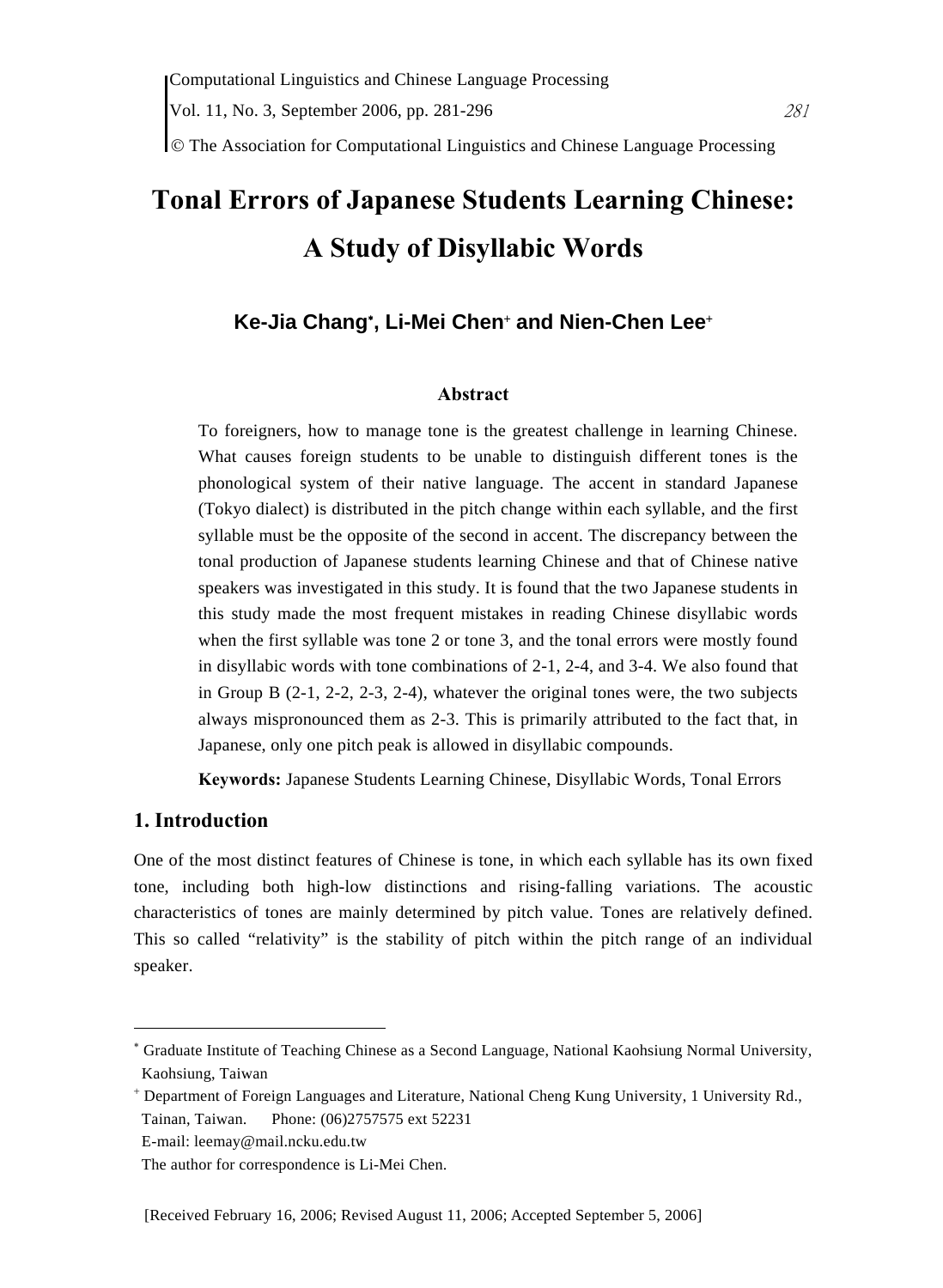Some educators have suggested that Chinese learners could compensate for their tonal errors by practicing monosyllabic words. Yet, in actual classroom settings, it is found that the practice of tone combination is more important, especially that of disyllabic words. This is because both the learners and teachers often neglect the collaborative pattern of tones in spontaneous speech, such as the rules of tone sandhi and the patterns of tone combination. Language teaching should aim at a definite goal, and the teaching of tone combination ought to be focused on disyllabic words [Zhu 1997]. Zhu's argument is grounded in the following two reasons. First, almost all combination patterns of monosyllabic words in spontaneous speech are included in disyllabic words. Therefore, disyllabic words could be regarded as the foundation. Second, modern Chinese is mostly made up of disyllabic words. Practicing disyllabic words could solve most problems in tone combinations.

The changes of Chinese tone in connected speech pose a serious problem to Chinese learners. It is also found in classroom settings that Japanese students often stumble in communication because of their tonal errors. This paper studies the phenomenon of tonal errors in disyllabic words made by Japanese students learning Chinese, particularly in finding which tones these errors mostly occur in. It also investigates the negative transfer effect of the Japanese accent in learning Chinese tones by Japanese students, for the purpose of making certain contributions to Chinese pronunciation pedagogy.

## **2. Literature Review**

#### **2.1 The Phonetic Features of Chinese and Japanese**

In Chinese, each syllable has its fixed tone. The high and low, falling and rising pitches depend on the vibration rate of the vocal cords (Figure 1). The constitution of Chinese tone is not determined only by pitch level, but also by transition patterns. There is a level tone, a rising tone, a falling tone, and a falling-rising tone which are caused by change in pitch. In addition to pitch, the intensity and duration of sound are also relevant to the make-up of the tone. Intensity indicates the weight or strength of a sound. For instance, the neutral tone in Chinese is related to sound intensity. The easiest and the most effective way to transcribe and record tones is the system of tone-letter proposed by [Chao 1968]. It classifies tone pitch into five degrees, and divides a perpendicular line into four parts to signify the particular location of the tone pitch on the scale. The low, mid-low, middle, mid-high, and high pitches are indicated by the numbers 1 to 5 respectively. The accurate tone-letter of each tone is represented by the high and low pitch, the rising and falling pitch, or the fluctuation of pitch. In a Chinese disyllabic phrase, the tones of the first and the second words are compromised for the sake of being euphonious [Wu 1992]. It is natural to make the pitch in the second syllable lower than that in the first. Take a disyllabic word with two rising pitches for example, the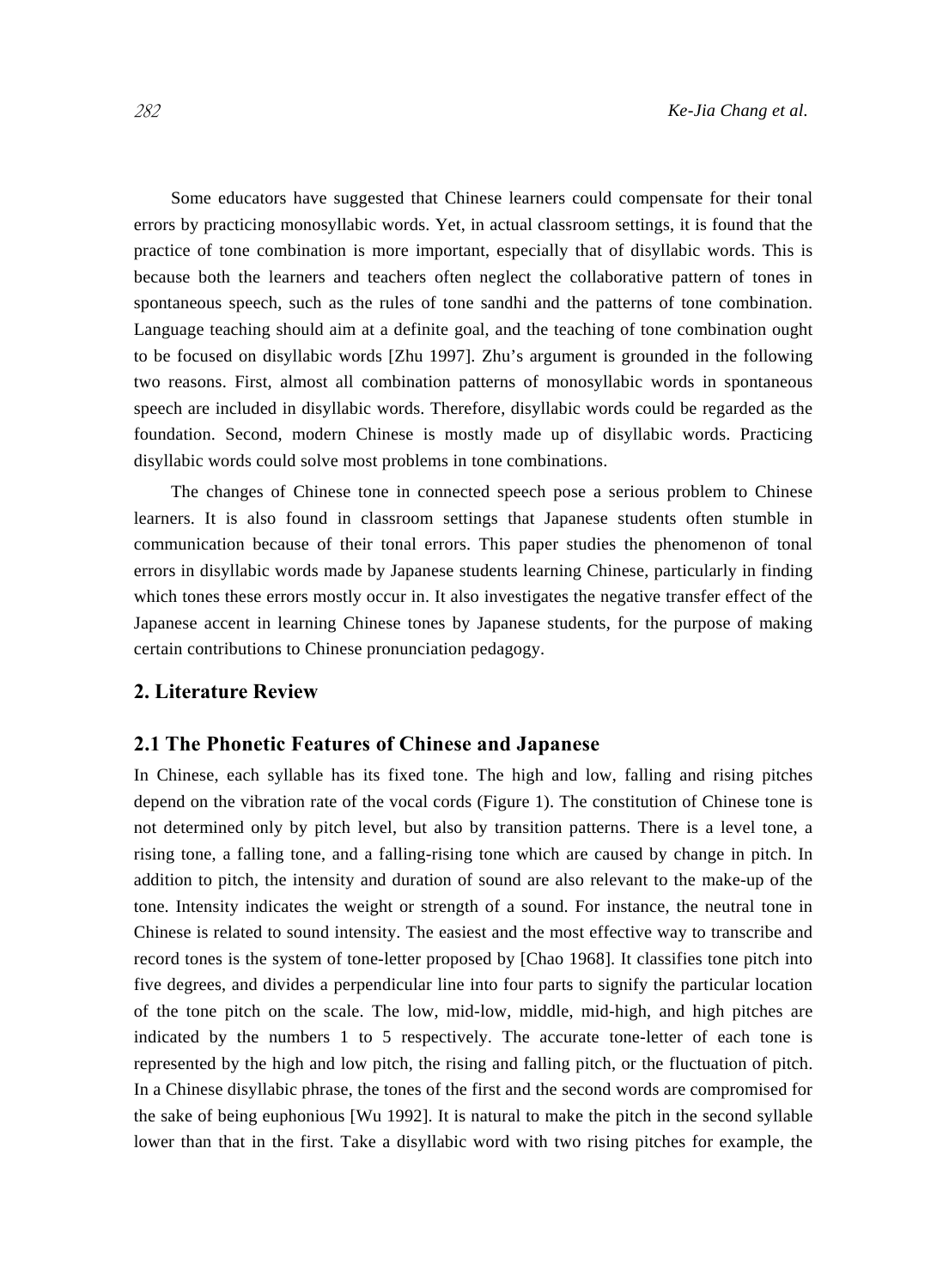second rising pitch turns into low-rising (Figure 2). In a disyllabic word with two falling pitches, both syllables are lower due to the mutual influence of these two falling pitches (Figure 3).



*Figure 1. Frequency of calibration* 



*Figure 2. Word of tone 2-2 (*年年*, year-year) pronounced by the Chinese native speaker. (The blue line signifies tone.)* 



*Figure 3. Word of tone 4-4 (*政治*, politics) pronounced by the Chinese native speaker.* 

In Japanese phonetic features, accent bears the closest relationship to Chinese tone. There are two types of accents in the languages of the world [Hiroshi 2003]. One is "stress accent", which uses the intensity of sounds to differentiate various lexical items. The other is "pitch accent", which uses the pitch of sounds to distinguish one word from another. Japanese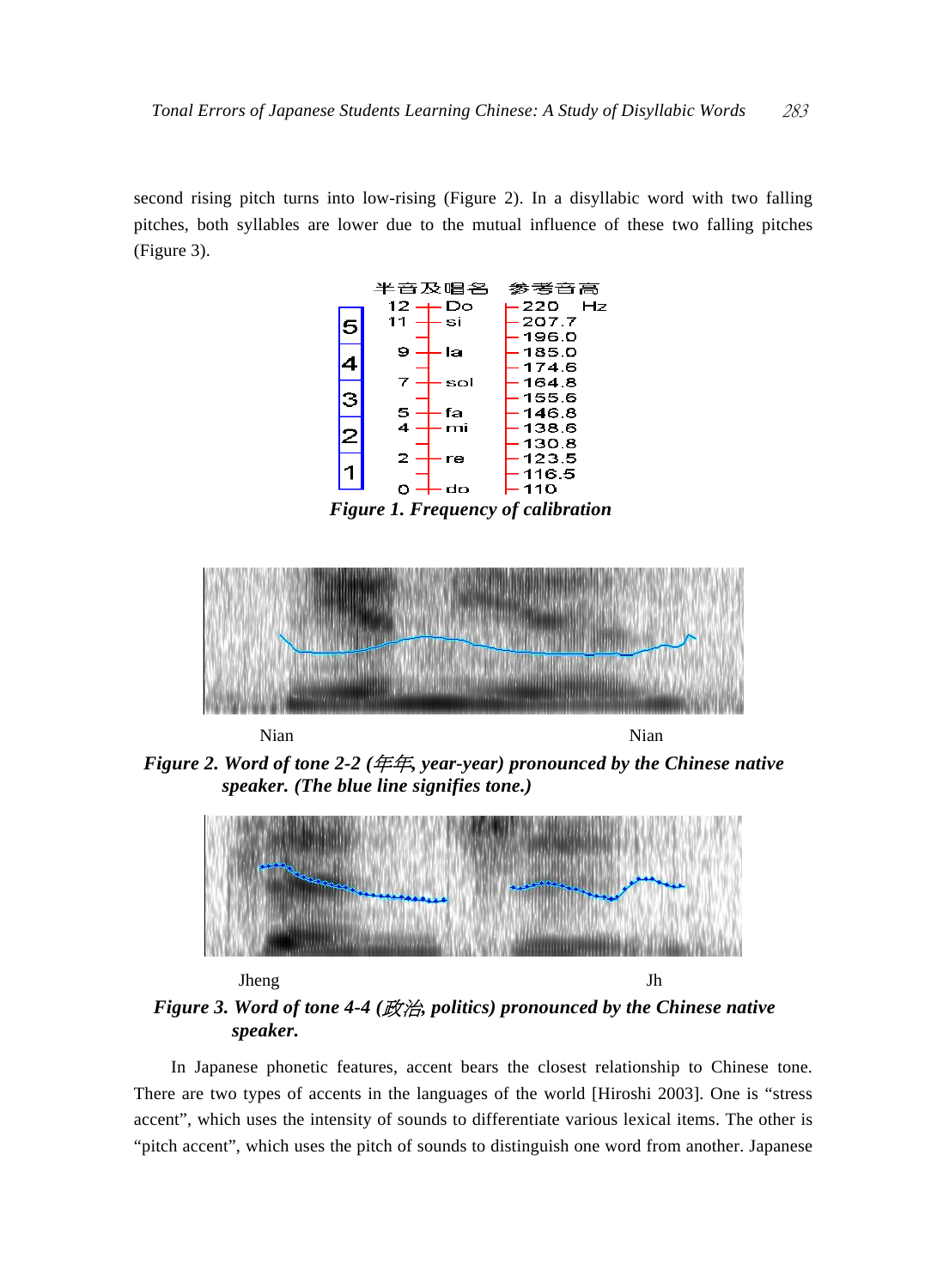is classified as pitch accent language (termed as "accent" in the following sections). According to several researchers [Wang 1997; Jun 2001], the Japanese accent can be classified into two types--flat and non-flat. Wang also mentioned that some moras in Japanese must be pronounced with high pitch, and some with low pitch. "Mora" in Japanese means the duration of a sound. The accent in Japanese displays in the mora instead of in the syllable. For example, the word "shinbun" (news) has two syllables but four moras.

The difference between flat and non-flat type lies in the existence of the accent. The accent means there is a transition from high to low pitch in a word. The flat type does not have the accent whereas the non-flat type does. Falling type can also be classified into three patterns—H-L, L-H-L, and L-H. In the Compact Japanese-Chinese Dictionary [Liu *et al*. 2002], pitch change is illustrated by  $\mathbb{O}$ ,  $\mathbb{O}$ ,  $\mathbb{O}$ ,  $\mathbb{O}$ ,  $\mathbb{O}$ ,  $\mathbb{O}$ ,  $\mathbb{O}$ ,  $\mathbb{O}$ ,  $\mathbb{O}$  at the end of the word.  $\mathbb{O}$  means that the first mora is pronounced with low pitch and the remaining moras are produced with high pitch, which may spread to the subsequent auxiliary. This is the flat type, such as hashi (chopsticks), and tomodachi (friend). ① means the first mora is pronounced with high pitch whereas the subsequent with low pitch. This tone falls into the H-L pattern, such as neko (cat). ② means that the first mora is pronounced with low pitch, the second with high pitch, and the subsequent with low pitch, including the following auxiliary. The words composed of two moras in this tone belong to the L-H pattern, while those composed of three or more moras belong to the L-H-L pattern, such as kawa (river) and nomimono (beverage). ③ means the first mora is pronounced with low pitch, the second and the third with high pitch, and the subsequent as well as the following auxiliary with low pitch. Words composed of three moras of this tone fall into the L-H pattern, while those composed of more than four moras belongs to the L-H-L pattern, such as otoko (man) and mizuumi (lake). ④ means that the first mora is pronounced with low pitch, the second to fourth with high pitch, and the subsequent with low pitch. Words composed of four moras in this tone belong to the L-H pattern, while those composed of five or more moras follow the L-H-L pattern, such as otouto (junior brother) and watashibune (ferry boat). *C* means the first mora is pronounced with low pitch, the second to the fifth with high pitch, and the subsequent mora with low pitch. In this tone, words with five moras belong to the L-H pattern, while those composed of six or more moras use the L-H-L pattern, such as oshougats (New Year) and tansangasu (carbon dioxide).

According to the patterns stated above, the accent in standard Japanese (Tokyo dialect) has the following characteristics. First, there can only be one part with high pitch in a word (with one mora or several consecutive moras). Second, the pitches of the first and the second moras must differ. If the first mora is pronounced with high pitch, the second one must be with low pitch. In the same way, if the first is with low pitch, the second must be with high pitch. Third, the pitch change in the first and third tones in Chinese does not occur in the Japanese accent.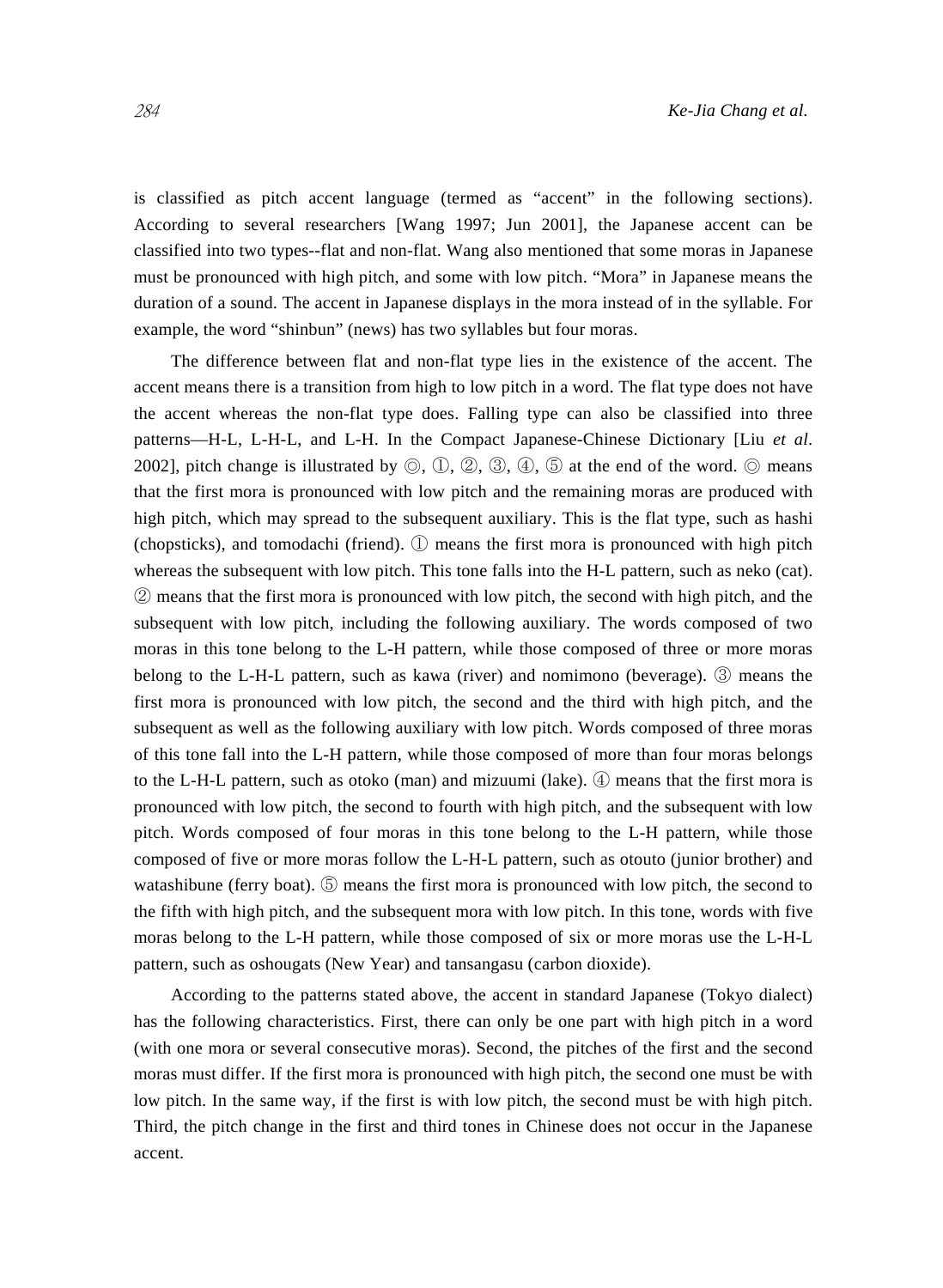The Japanese accent and Chinese tone seem to be represented by pitch change. In Japanese, the accent is represented in the pitch change of each mora within a word. The basic component is a mora. However, in Chinese, tone is displayed in the pitch change within each syllable. The basic unit is a morpheme. There are four basic tones in Chinese (except for the neutral tone)—the high-level tone, mid-rising tone, low-falling tone, and high-falling tone. In terms of tone values, they are marked as 55, 35, 214, and 51 respectively (Table 1).

| tone types  | Yinping<br>(High-level) | Yangping<br>$(mid-rising)$ | Shangsheng<br>(falling-rising) | Qusheng<br>(high-falling) |
|-------------|-------------------------|----------------------------|--------------------------------|---------------------------|
| tone values | 55                      | 35                         | 214                            |                           |
| examples    | mā                      | má                         | mă                             | mà                        |
| duration    | mid-short               | mid-long                   | longest                        | shortest                  |

*Table 1. The diacritics in the system of tone-letter designated by [Chao 1968]* 



#### **2.2 The Tonal Errors of Japanese Students Learning Chinese**

There are three common errors made by Japanese students in learning Chinese [Zhu 1994]—flat tone, mispronunciation of multi-syllabic words, and stress of the neutral tone. Many Japanese students of Chinese pronounce disyllabic words in Chinese with rising-falling tones, regardless of their original tones, such as changing "chun1fong1" (spring breeze) to "chun2fong1" (pure breeze), and changing "fang1bian4" (convenient) to "fang2biang4" (room convenient). The cause of this mispronunciation is related to the "euphonic change" in Japanese. Whatever the original pitch pattern is, when two words are combined into one lexical item, only the L-H-L pattern is allowed. For example, the original pitch of "waseda" belongs to the H-L pattern while that of "daigaku" (university) the L-H pattern. When these two words are combined, the pitch of "wasedadaigaku" (Waseda University) turns into the L-H-L pattern. This is because in Japanese, there cannot be two pitch changes in one word, which means that only one pitch peak is allowed in Japanese compounds.

It is very difficult for Japanese students to distinguish tone 3 from tone 4, tone 2 from tone 3, and tone 2 from tone 4 in Chinese [He 1997]. They easily mistake tone 3 for tone 2.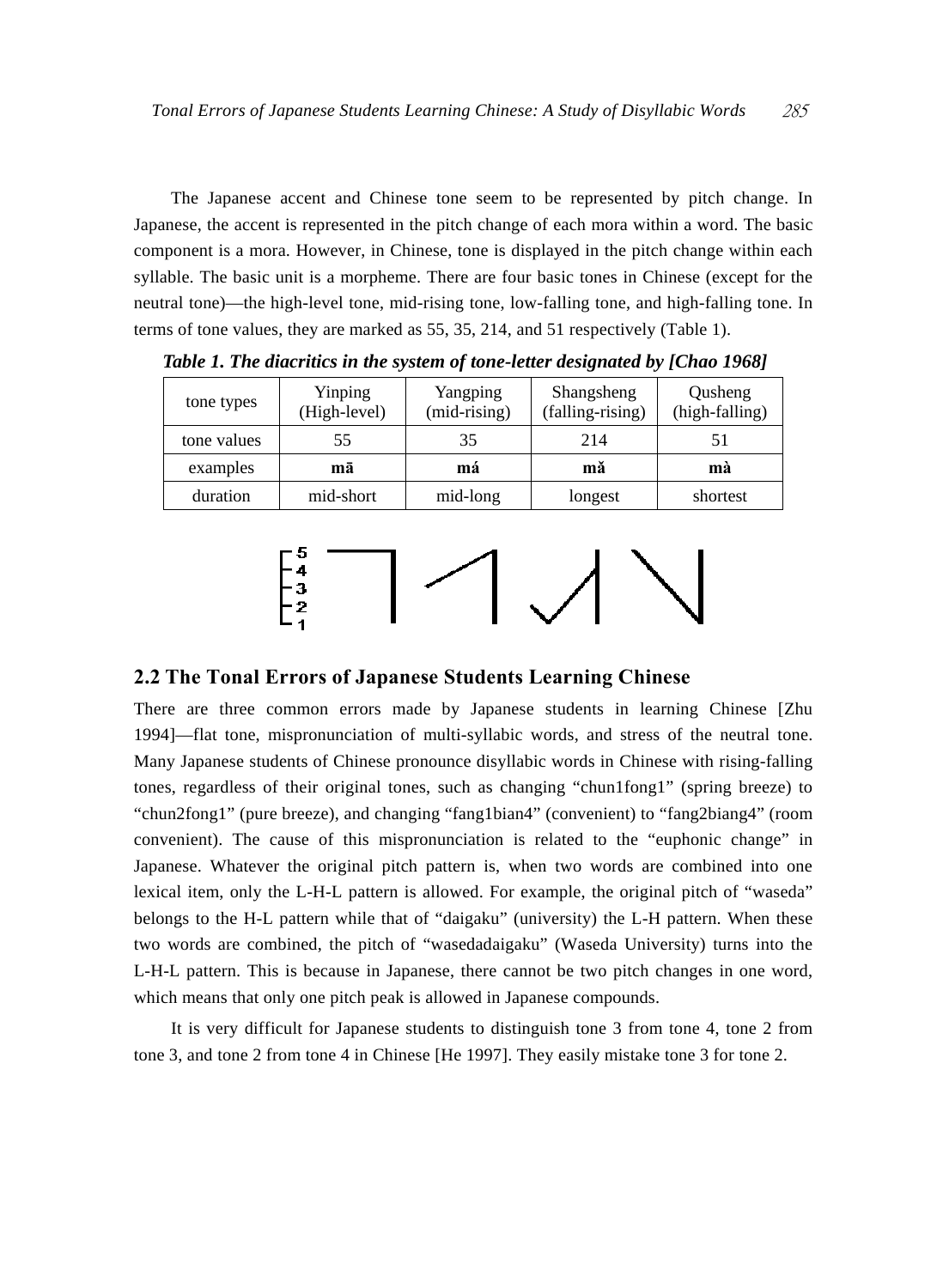## **3. Methodology**

#### **3.1 Subjects**

The subjects in this study were two Japanese students with a basic-intermediate level in Chinese. Both of them were from the Chinese Learning Center in National Sun Yat-sen University and had studied Chinese for three to six months. Subject X had better Chinese ability than subject Y. There was another subject Z, whose native language is Chinese, serving as the control group in this study. All subjects were required to read out the disyllabic words listed in the word chart in the same manner.

## **3.2 Procedure**

This study is divided into three parts. The first part is to make real-life interviews so as to collect natural data to supplement the word chart. The second is to ask the subjects to read out the disyllabic words in the word chart. In order to maintain the objectivity of this research, the word chart is divided into two lists, A and B, in which the contents are completely the same with only different arrangement of the order. The design of the word chart primarily follows that of [Zhu 1997].

## **3.3 Design of Word Chart**

There are four tones in Chinese. If all four tones are arranged into disyllabic words, sixteen combination pairs are retrieved. Including the neutral tone, there are twenty possible combination pairs. In this study, these twenty pairs are divided into five groups--A, B, C, D, and E. The number 1, 2, 3, 4, 5 represent the high pitch, rising pitch, falling-rising pitch, falling pitch, and neutral tone, respectively, as illustrated below.

A:1-1、1-2、1-3、1-4 B:2-1、2-2、2-3、2-4  $C: 3-1 \cdot 3-2 \cdot 3-3 \cdot 3-4$ D:4-1、4-2、4-3、4-4  $E: 1-5 \cdot 2-5 \cdot 3-5 \cdot 4-5$ 

To avoid expectation of a pattern from the subjects, each group in the word chart has been rearranged. The word chart has been supplemented with Chinese phonetic symbols (bpmf) and all the disyllabic words listed come from basic vocabulary. Before the recording, the subjects were familiarized with the demo word chart with no time limit, and were not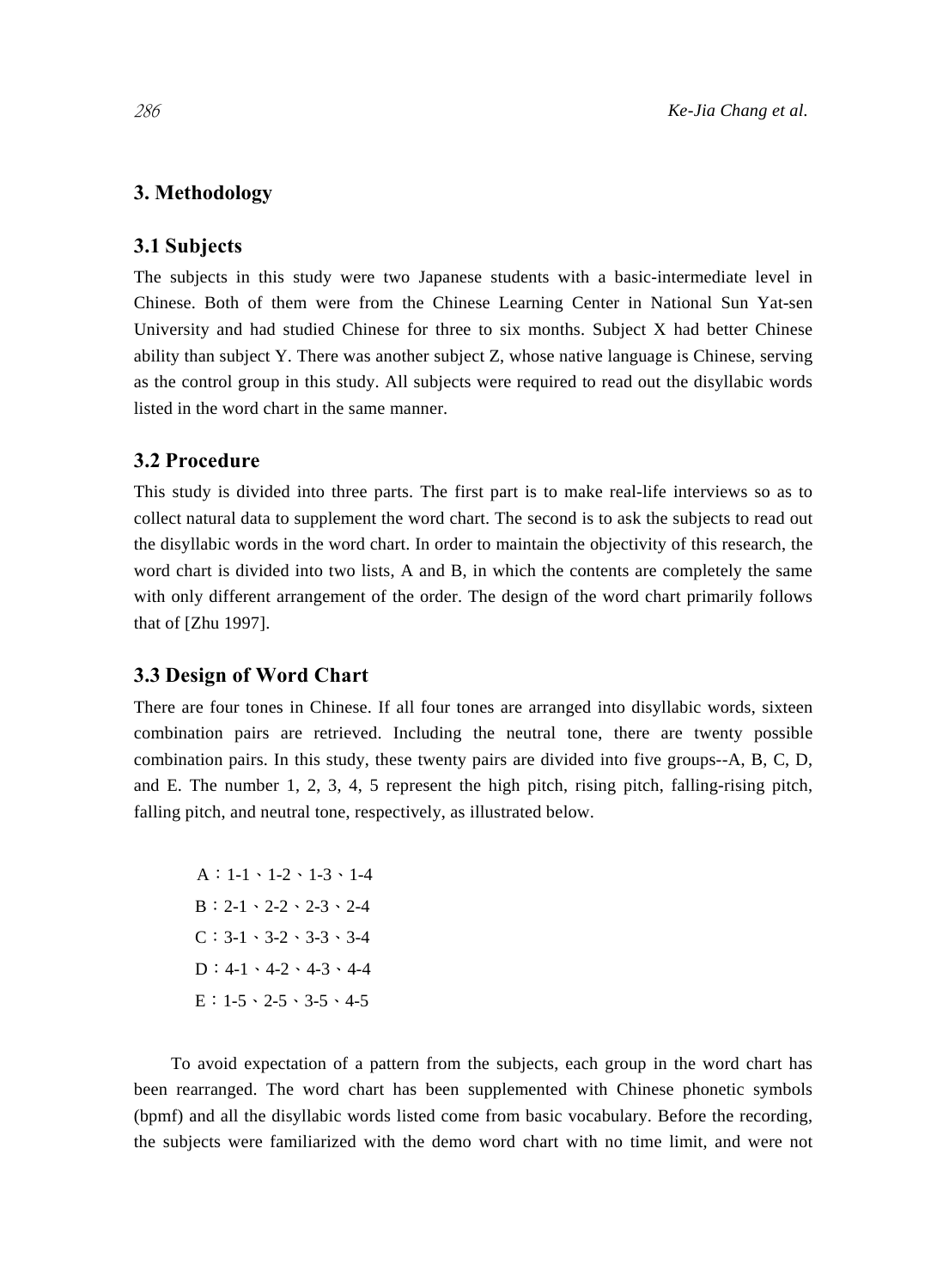informed of the correct pronunciation. During the formal recording, if the subjects made any mistakes, they were allowed to self-correct with assistance from others prohibited. The third part of this experiment was to ask Chinese native speakers to take auditory tests and pick up the tonal errors of subject X and subject Y. The tonal errors were analyzed with the phonetic analysis software PRAAT.

## **3.4 Methods of Analysis**

First, we identified the tonal errors made by subject X and Y in pronouncing these five groups of sounds (A, B, C, D, E), and judged which subject had the most errors. Then, we investigated the ratio of tonal errors of these two Japanese subjects in each group of sounds to draw a comparison to the tone production of Chinese native speakers.

## **4. Results and Discussion**

## **4.1 Ratio of Tonal Errors**

From Table 2 we can see that the tonal errors of Subjects X and Y are mostly concentrated in the sounds in Groups B and C. In other words, they are mostly compounds consisting of a first syllable that is tone 2 or tone 3.

| Tubic 2. Kano of ional cribis of subjects if and I |       |                  |       |                  |                  |          |       |       |                  |                |
|----------------------------------------------------|-------|------------------|-------|------------------|------------------|----------|-------|-------|------------------|----------------|
| Second<br>Syllable<br>First<br>syllable            |       |                  | 2     |                  | 3                |          | 4     |       | 5(E)             |                |
| Subjects                                           | X     | Y                | X     | Y                | X                | Y        | X     | Y     | X                | Y              |
| 1(A)                                               | 0.333 | 0.333            | 0.2   | $\boldsymbol{0}$ | 0.3              | 0.3      | 0.149 | 0.285 | 0.2              | 0.2            |
| 2(B)                                               | 0.4   | 0.8              | 0.25  | 0.75             | $\boldsymbol{0}$ | 0.5      | 0.4   | 1     | 0.667            | 0.333          |
| 3 <sub>C</sub>                                     | 0.375 | 0.375            | 0.286 | 0.625            | $\boldsymbol{0}$ | 0.5      | 0.4   | 0.8   | 0.25             | 0.75           |
| 4(D)                                               | 0.333 | $\boldsymbol{0}$ | 0.333 | $\boldsymbol{0}$ | 0.167            | $\theta$ | 0.2   | 0.4   | $\boldsymbol{0}$ | $\overline{0}$ |

*Table 2. Ratio of tonal errors of subjects X and Y* 

Since the two subjects do not have the exactly same Chinese background, the ratio of tonal errors is compared with their individual average number. The ratio of tonal errors of subject X is  $0.336$  on average whereas that of subject Y is 0.4. Therefore, for subject X the ratio of tonal errors of more than 0.33 is high, while for subject Y 0.4. In the sounds of Group  $C$  (3-3), the ratio of tonal errors of subject Y appears high, which may imply that the subject has not been fully acquainted with the rules of tone sandhi.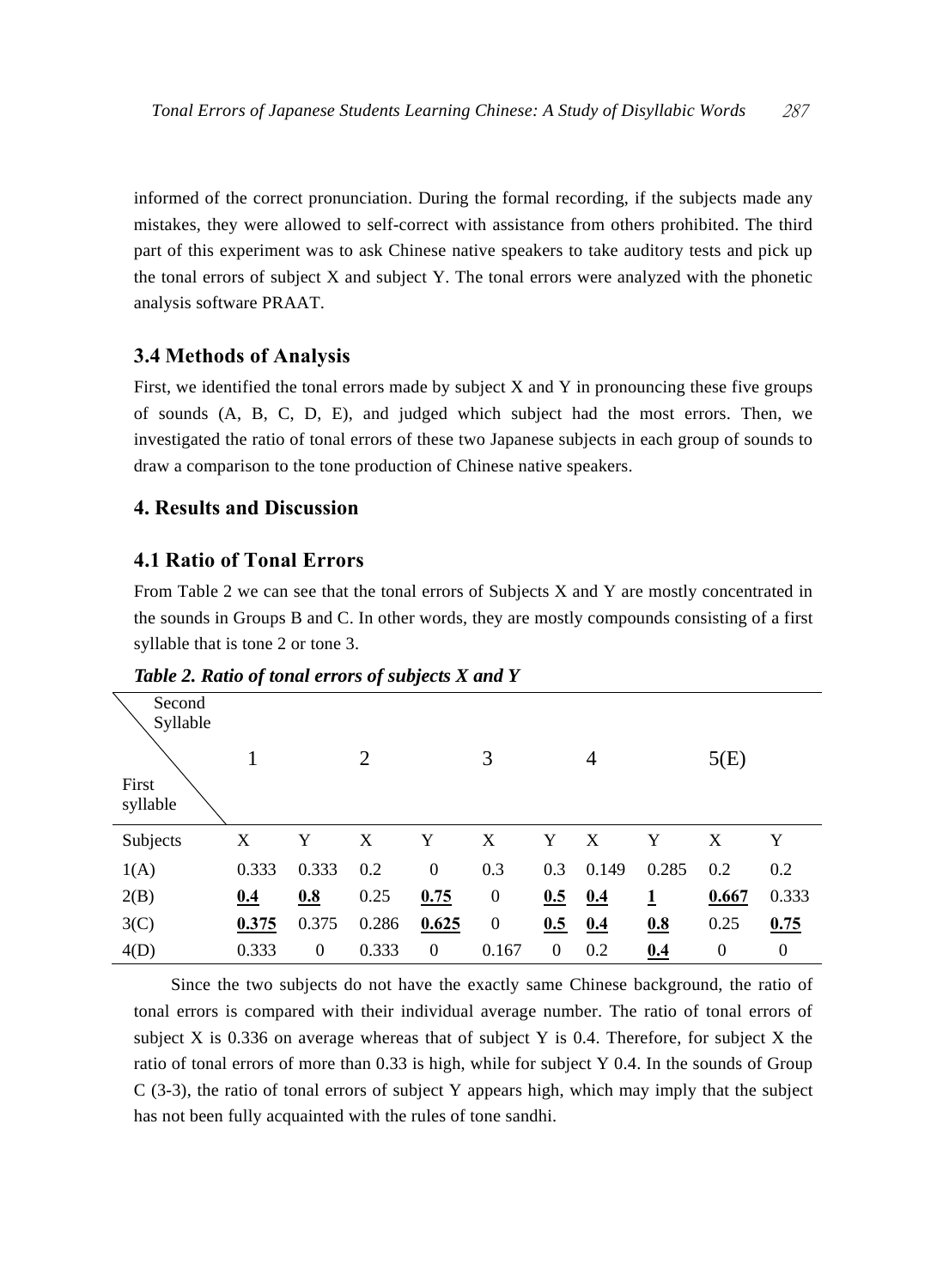| Ranking of ratio of errors in subject X Ranking of ratio of errors in subject Y |                                       |         |                          |  |
|---------------------------------------------------------------------------------|---------------------------------------|---------|--------------------------|--|
| 1. 2-5                                                                          |                                       | 1 $2-4$ |                          |  |
|                                                                                 | $2.2 - 2 - 4 \cdot 3 - 4 \cdot 2 - 1$ |         | 2. $3-4 \cdot 2-1$       |  |
|                                                                                 |                                       |         | $3. 3 - 5 \cdot 2 - 2$   |  |
|                                                                                 |                                       | $4.3-2$ |                          |  |
|                                                                                 |                                       |         | $5. \t2 - 3 \cdot 3 - 3$ |  |

*Table 3. Ranking of ratio of errors in subjects X and Y* 

Although it is hard to see the similarity in distribution from the ranking of the two subjects' ratio of tonal errors (Table 3), two interesting phenomena are found. First, by comparing their high ratio of tonal errors, it is shown that there is overlap in 2-1, 2-4, and 3-4. Second, the ratio of errors of 2-3 and 3-3 are the same in both subjects. The similarity of the results obtained from these two groups is mainly contributed to the fact that the tone sandhi of 3-3 is 2-3. However, the ratio of errors of subject Y in pronouncing 3-3 reaches as high as 0.5, which indicates that he has not yet fully managed the tone sandhi rules. What follow in the next section are individual tonal errors in each tone combination group.

| Table 4. Error patterns of Group A in Subject X |         |         |                 |         |  |  |  |
|-------------------------------------------------|---------|---------|-----------------|---------|--|--|--|
| Standard                                        | $1 - 1$ | $1 - 2$ | $1 - 3$         | $1 - 4$ |  |  |  |
| Mispronunciation                                | $1 - 4$ | $2 - 2$ | $2 - 3$         | 4-4     |  |  |  |
| Table 5. Error patterns of Group A in Subject Y |         |         |                 |         |  |  |  |
| Standard                                        | $1 - 1$ | $1 - 2$ | $1 - 3$         | $1 - 4$ |  |  |  |
|                                                 | $4-2$   |         | $1 - 3/(1 - 2)$ | $1 - 1$ |  |  |  |
| Mispronunciation                                |         |         |                 | 1-1     |  |  |  |

### **4.2 Tonal Errors in Each Group**

In Group A, we discover the error pattern of "rising falling tone" in the corpus of subject X, in which 1-2 and 1-3 are mispronounced as 2-2 and 2-3, respectively (Table 4). It is also found both subjects often mispronounce the first tone as the second or the fourth, as was indicated as a common error made by Japanese students [Chao 2003]. Subject Y always mispronounces 1-4 as 1-1 (Table 5). It is assumed that the subject is unable to articulate the fourth tone while the pitch of the first syllable remains as the first tone (Figures 4 and 5).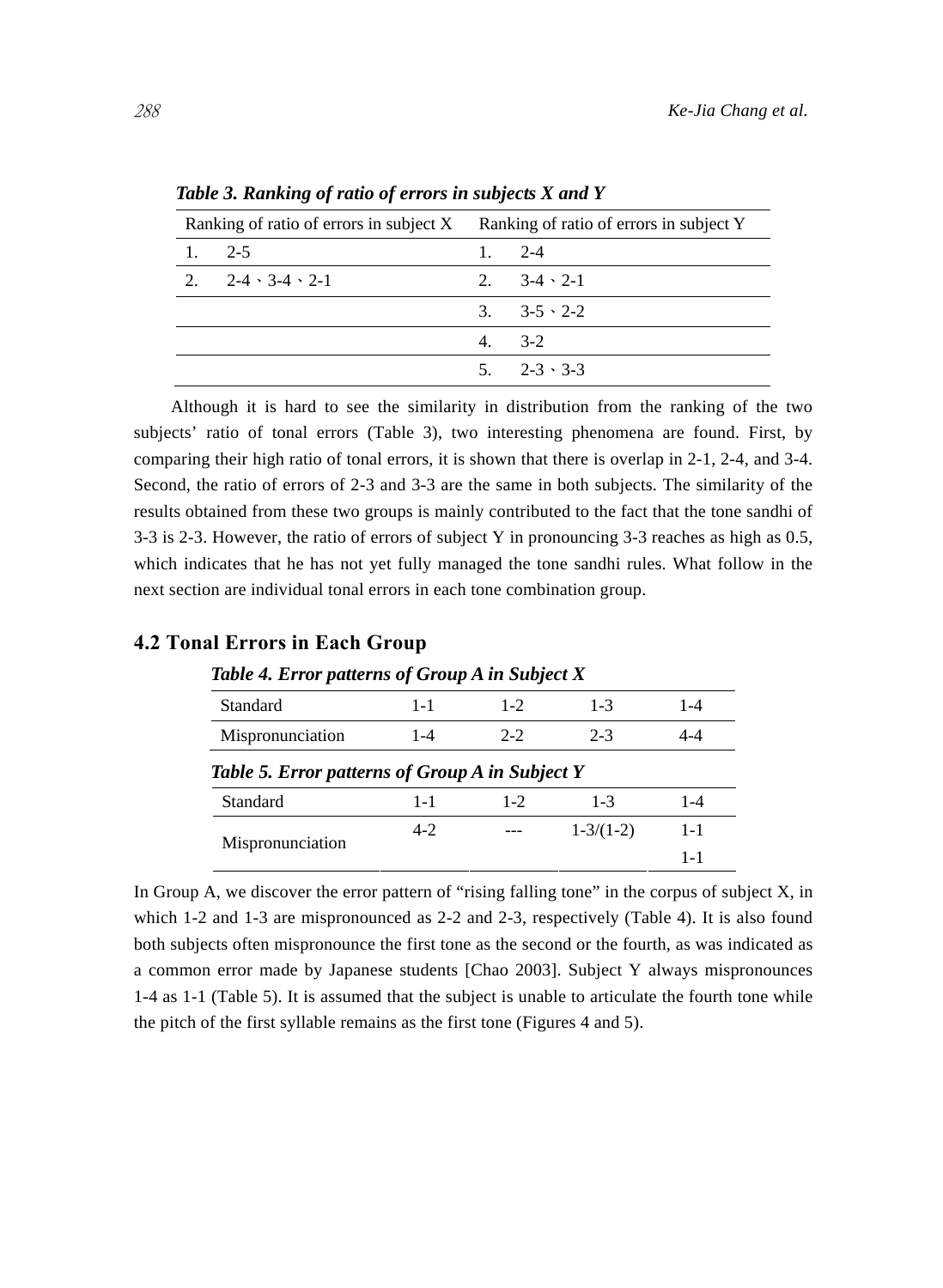

Chejhan (Subject Y)  $1-4$   $\longrightarrow$  1-1(mispronounced) *Figure 4. Mispronunciation of "chejhan" (*車站*, train station) by subject Y* 



*Figure 5. Pronunciation of "chejhan" (*車站*, train station) by the Chinese native speaker* 

| Standard                                        | $2 - 1$    | $2 - 2$         | $2 - 3$         | $2 - 4$         |  |  |  |  |
|-------------------------------------------------|------------|-----------------|-----------------|-----------------|--|--|--|--|
| Mispronunciation                                | $1 - 1$    | $2 - 3$         |                 | $1 - 4$         |  |  |  |  |
|                                                 | $1-1(2-2)$ | $3-1(2-1)$      |                 | $1 - 4$         |  |  |  |  |
| Table 7. Error patterns in Group B in Subject Y |            |                 |                 |                 |  |  |  |  |
| Standard                                        | $2 - 1$    | $2 - 2$         | $2 - 3$         | $2 - 4$         |  |  |  |  |
|                                                 | $1 - 1$    | $1 - 1$         | $1 - 2/(1 - 3)$ | $1 - 4$         |  |  |  |  |
|                                                 | $2 - 3$    | $1 - 1/(2 - 2)$ | $1 - 3$         | $1 - 4$         |  |  |  |  |
|                                                 |            | $1 - 2/(2 - 2)$ |                 | $2 - 3/(2 - 4)$ |  |  |  |  |
| Mispronunciation                                |            | $1 - 2$         |                 | $1 - 4$         |  |  |  |  |
|                                                 |            | $1 - 2$         |                 |                 |  |  |  |  |
|                                                 |            | $2 - 1$         |                 |                 |  |  |  |  |

*Table 6. Error patterns in Group B in Subject X* 

In the sounds of Group B, both subject X and Y mispronounce tone 2 as tone 1 (Tables 6 and 7), but with lower pitch than that of the native speaker. It is also found that the tone of the second syllable is mispronounced as well. In the sounds of Group B, there are four sounds of which the first syllable is correctly uttered but the second is mispronounced (if the rectified productions are not taken into account). For example, 2-2 is mispronounced as 2-3 by subject X and 2-1 as 2-3 by subject Y, 2-2 as 2-1 and 2-4 as 2-3. According to the findings above, both subjects make frequent errors in mispronouncing the sounds in Group B as 2-3. This is because in the Japanese accent only one pitch peak is allowed in a word, and after a high pitch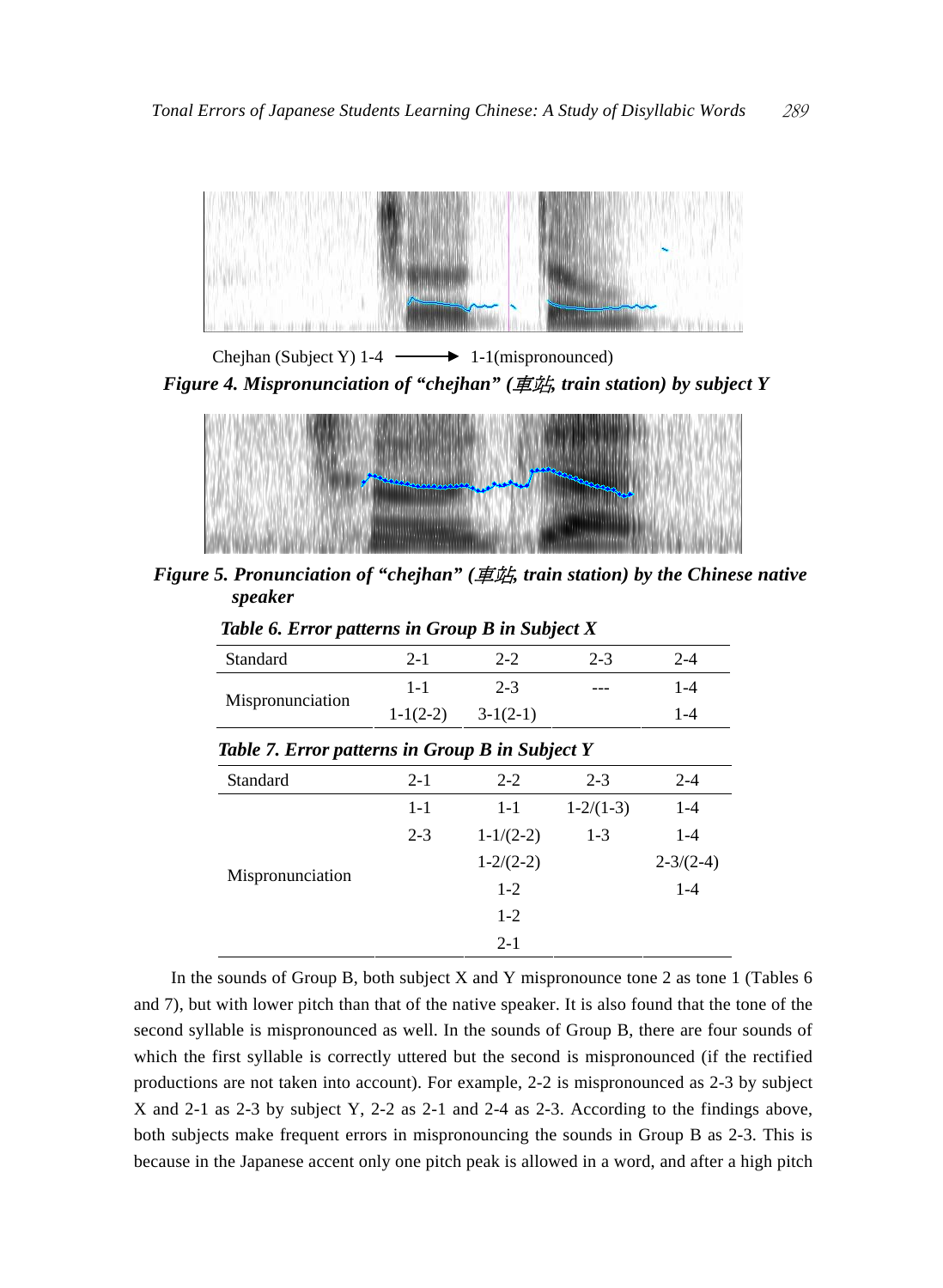there will only come a low pitch. It is rather difficult for Japanese students to maintain high pitch after the end of the second tone in 2-1 (Figures 6 and 7).



Meihua (Subject Y)  $2-1$   $\longrightarrow$  2-3 (Mispronunciation) *Figure 6. Mispronunciation of "meihua" (*梅花*, rosette) by subject Y* 



*Figure 7. Pronunciation of "meihua" (*梅花*, rosette) by the Chinese native speaker* 

| Table 8. Error patterns in Group C in Subject X |                 |                 |       |         |  |  |  |
|-------------------------------------------------|-----------------|-----------------|-------|---------|--|--|--|
| Standard                                        | $3 - 1$         | $3-2$           | $3-3$ | $3-4$   |  |  |  |
|                                                 | $2 - 1$         | $3 - 1$         | ----  | $2 - 1$ |  |  |  |
| Mispronunciation                                | $4-1$           | $3 - 3/(2 - 3)$ |       | $2 - 4$ |  |  |  |
|                                                 | $1 - 1/(2 - 1)$ |                 |       |         |  |  |  |

*Table 9. Error patterns in Group C in Subject Y* 

| Standard         | $3-1$   | $3-2$         | $3 - 3$ | $3-4$                    |  |  |
|------------------|---------|---------------|---------|--------------------------|--|--|
| Mispronunciation | $4-1$   | $2 - 3$       | $1-3$   | $2 - 1$                  |  |  |
|                  | $1 - 1$ | $1 - 2$       | $1 - 3$ | $2 - 4/(2 - 3)$<br>$1-3$ |  |  |
|                  | $1 - 1$ | $1 - 1/1 - 2$ | $1 - 3$ | $2 - 1$                  |  |  |
|                  |         | $2 - 1$       |         | $1-4$                    |  |  |
|                  |         | $2 - 2/1 - 1$ |         |                          |  |  |

In Group C, tone 3 of the first word is often mispronounced as tone 1 or tone 2 (Tables 8 and 9). Judging from the ratio of zero error of subject Y in pronouncing 3-3, the subject can completely manage the tone sandhi rules for the third tone. Similarly, it is found that subject X also has a ratio of errors of zero in pronouncing 2-3. As for subject Y, this subject's ratios of tonal errors are both 0.5 in pronouncing 3-3 and 2-3, which indicates the subject has not yet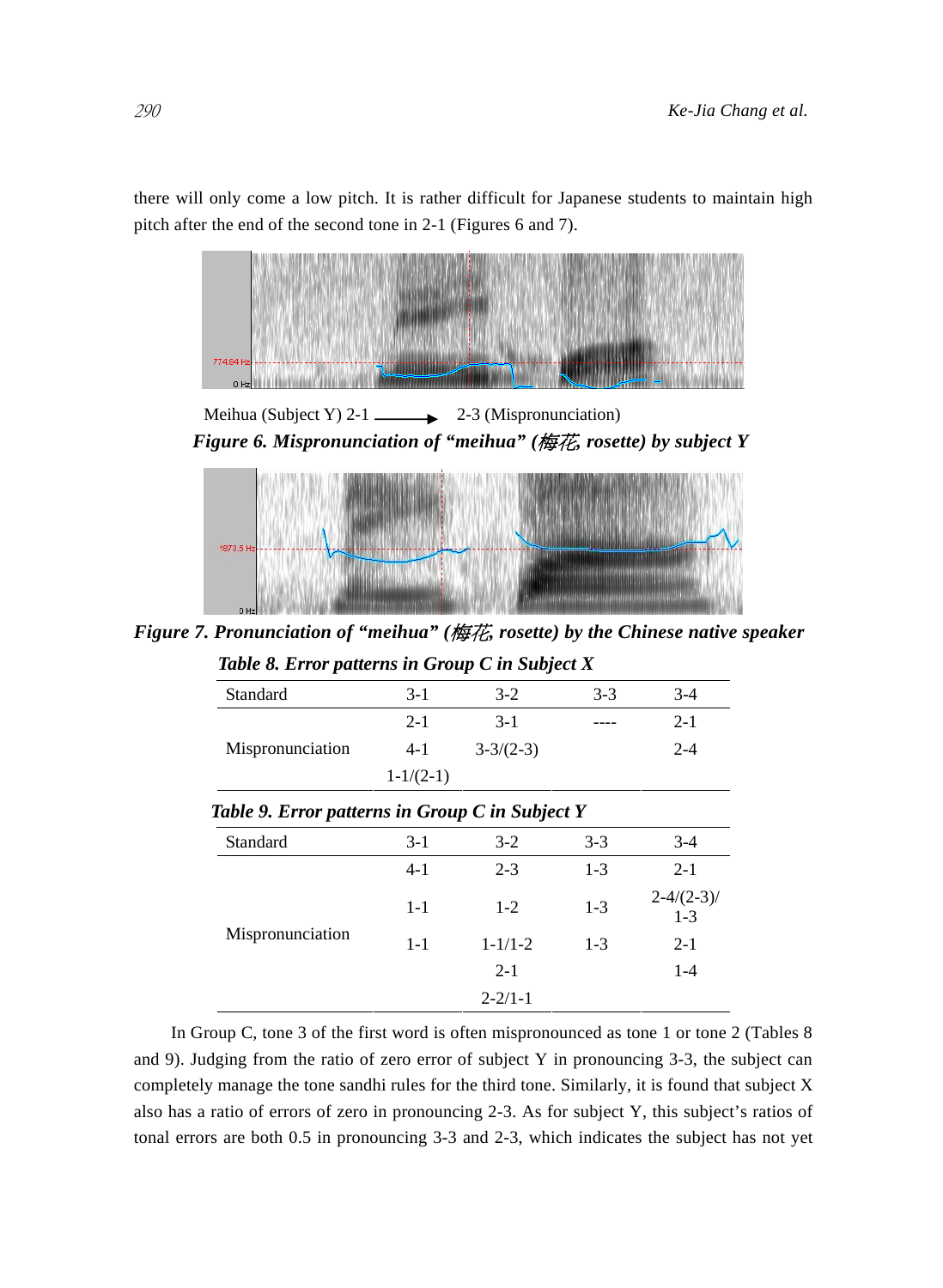been fully acquainted with the tone sandhi rules of the third tone. From Figures 8 and 9, one can see that the Chinese native speaker has a longer duration of 21 in pronouncing 214 of the sound "jhu" (self), whereas the duration of 14 is rather short. On the contrary, Japanese students have longer duration of 14 in pronouncing 214 whereas that of 21 is very short. As a result, it sounds like tone 2.



Jhujian (Subject X) 3-4  $\_\_\_\_\_\_\_\_$  2-4(Mispronunciation) *Figure 8. Mispronunciation of "jhujian" (*主見*, self opinion) by subject X* 



*Figure 9. Pronunciation of "jhujian" (*主見*, self opinion) by the Chinese native speaker* 

| $10000 \pm 0.10101$ published the strong $\geq 0.0000$ |         |         |         |         |  |  |
|--------------------------------------------------------|---------|---------|---------|---------|--|--|
| Standard                                               | $4 - 1$ | $4 - 2$ | $4-3$   | 4-4     |  |  |
| Mispronunciation                                       | $1 - 1$ |         | $1 - 3$ | 1-4     |  |  |
| Table 11. Error patterns in Group D in Subject Y       |         |         |         |         |  |  |
| Standard                                               | $4 - 1$ | $4-2$   | $4-3$   | 4-4     |  |  |
|                                                        |         | $2 - 1$ |         | $1 - 4$ |  |  |
| Mispronunciation                                       |         |         |         | $4 - 1$ |  |  |

*Table 10. Error patterns in Group D in Subject X* 

Group D has the lowest ratio of tonal errors, many of which are zero (Tables 10 and 11). Subject X mispronounces tone 4 of the first word as tone 1 most frequently, in keeping with what Zhu had proposed that this mispronunciation bears the features of rising-falling pattern. Since the tone value of the neutral tone is determined by the tone of the preceding syllable, it will be discussed in another section.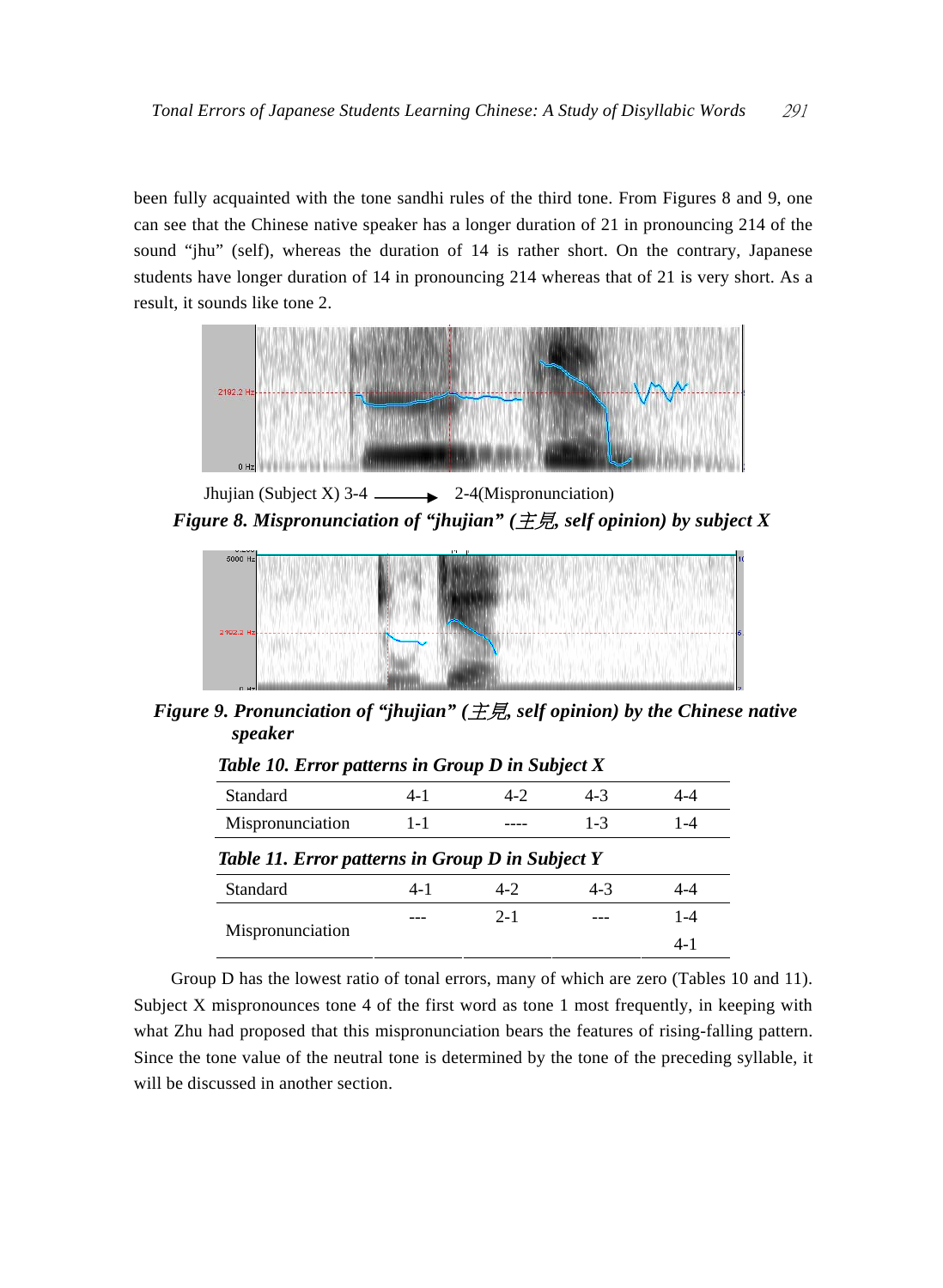| Table 12. Error patterns in Group E in Subject X |         |         |         |         |  |  |  |  |
|--------------------------------------------------|---------|---------|---------|---------|--|--|--|--|
| Standard                                         | $1 - 5$ | $2 - 5$ | $3-5$   | $4 - 5$ |  |  |  |  |
| Mispronunciation                                 | $2 - 5$ | $2 - 1$ | $2 - 5$ |         |  |  |  |  |
| Table 13. Error patterns in Group E in Subject Y |         |         |         |         |  |  |  |  |
| Standard                                         | $1-5$   | $2 - 5$ | $3 - 5$ | $4 - 5$ |  |  |  |  |
|                                                  | $2 - 5$ | $1 - 5$ | $2 - 5$ |         |  |  |  |  |
| Mispronunciation                                 |         | $3 - 5$ | $1 - 5$ |         |  |  |  |  |
|                                                  |         |         | $1 - 5$ |         |  |  |  |  |

## **4.3 Ratio of Tonal Errors in Group E**

Zhu has mentioned that neutral tone is often dealt with as tone sandhi in phonetic analysis as its tone values are determined by the tone in the preceding syllable. After tone 1 and tone 2, the pitch value of the neutral tone is 31; after tone 3, the pitch value is 4; after tone 4, the pitch value is 1. The duration of neutral tone is, in general, shorter. Although the pitch of the neutral tone is usually light and short, it is not invariable. The pitch of neutral tone is always changed according to what the end of preceding syllable is. A common error of subjects X and Y is the mispronunciation of 1-5 as 2-5 (Tables 12 and 13). In the following section, the researchers will investigate the discrepancy between Chinese native speakers and Japanese students of Chinese in pronouncing the neutral tone in disyllabic words.

 When the first syllable is tone 1, it is found that the Japanese student has a greater degree of descent than that of the Chinese native speaker (Figures 10 and 11).



Jiejhe (Subject A)  $1-5$   $\longrightarrow$  2-5(Mispronunciation) *Figure 10. Mispronunciation of "jiejhe" (*接著*, next) by subject X* 



*Figure 11. Pronunciation of "jiejhe" (*接著*, next) by the Chinese native speaker*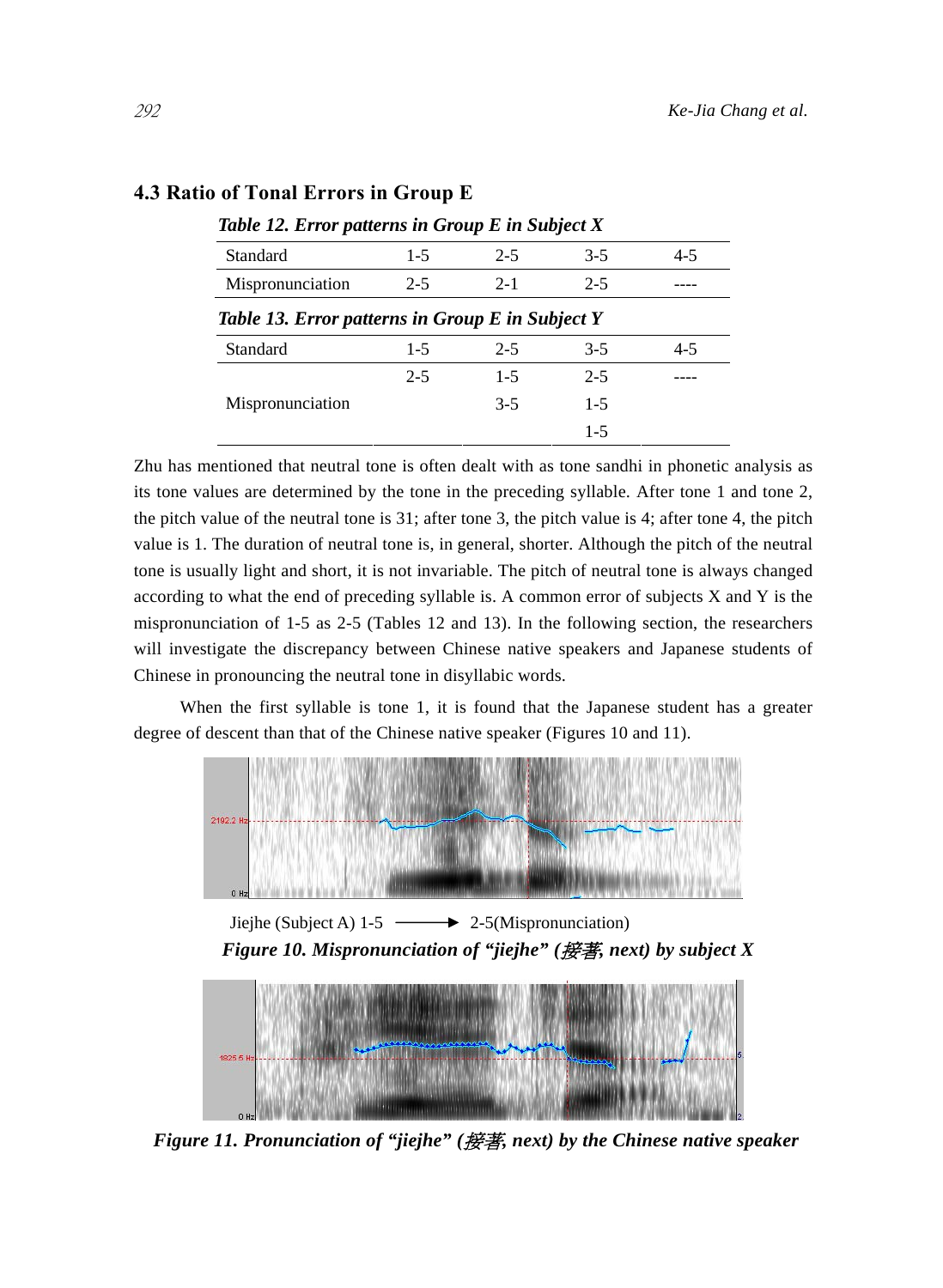In "men" of "Renmen", it is found that the Chinese native speaker pronounces the word with short duration whereas the Japanese student prolongs the word with the neutral tone (Figures 12 and 13).



*Figure 13. Pronunciation of "renmen" (*人們*, people) by the Chinese native speaker* 

While the Chinese native speaker is pronouncing "paole", the native speaker makes a slight rise in tone at the end of the second syllable. As for the Japanese student, the first sound is mispronounced as tone 2. Therefore, the tone shape is displayed with a descending curve (Figures 14 and 15).



Paole (Subject X) 3-5  $\longrightarrow$  2-5 *Figure 14. Mispronunciation of "paole" (*跑了*, have run) by subject X*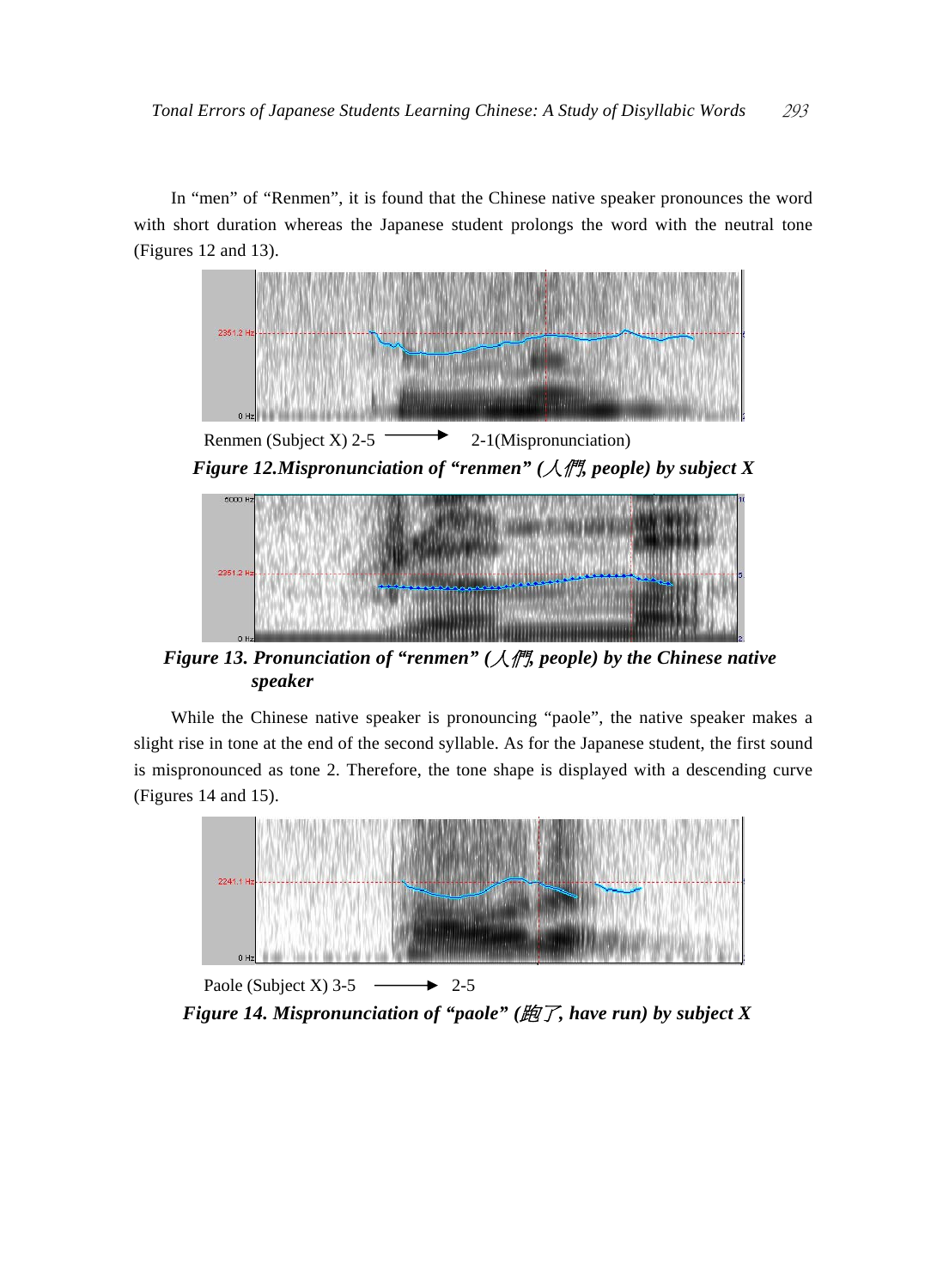

*Figure 15. Pronunciation of "paole" (*跑了*, have run) by the Chinese native speaker* 

In the following example, it was also found that the Japanese student pronounced the second syllable with excess high pitch (Figures 16 and 17).



*Figure 17. Pronunciation of "na me" (*那麼*, so) by the Chinese speaker* 

## **5. Conclusion**

407.28

This study focuses only on disyllabic words. In Japanese, there are tone variations and euphonic changes in words of more than two syllables. A rising-falling pattern was proposed [Zhu 1994] based on the pitch change of Japanese students and it was argued that regardless of the original pitch in Japanese, new compounds are always of Low-High-Low tones. The tonal errors of the two Japanese students in this current study are also similar to this pattern because of the negative transfer from the students' mother tongue.

The tonal errors made by both subjects X and Y concentrated primarily in Groups B and C. The mispronunciation is mostly on words with first syllable of tone 2 or tone 3. Most of the errors are in 2-1, 2-4, and 3-4 tone combinations. Moreover, the ratio of tonal errors of 2-3 and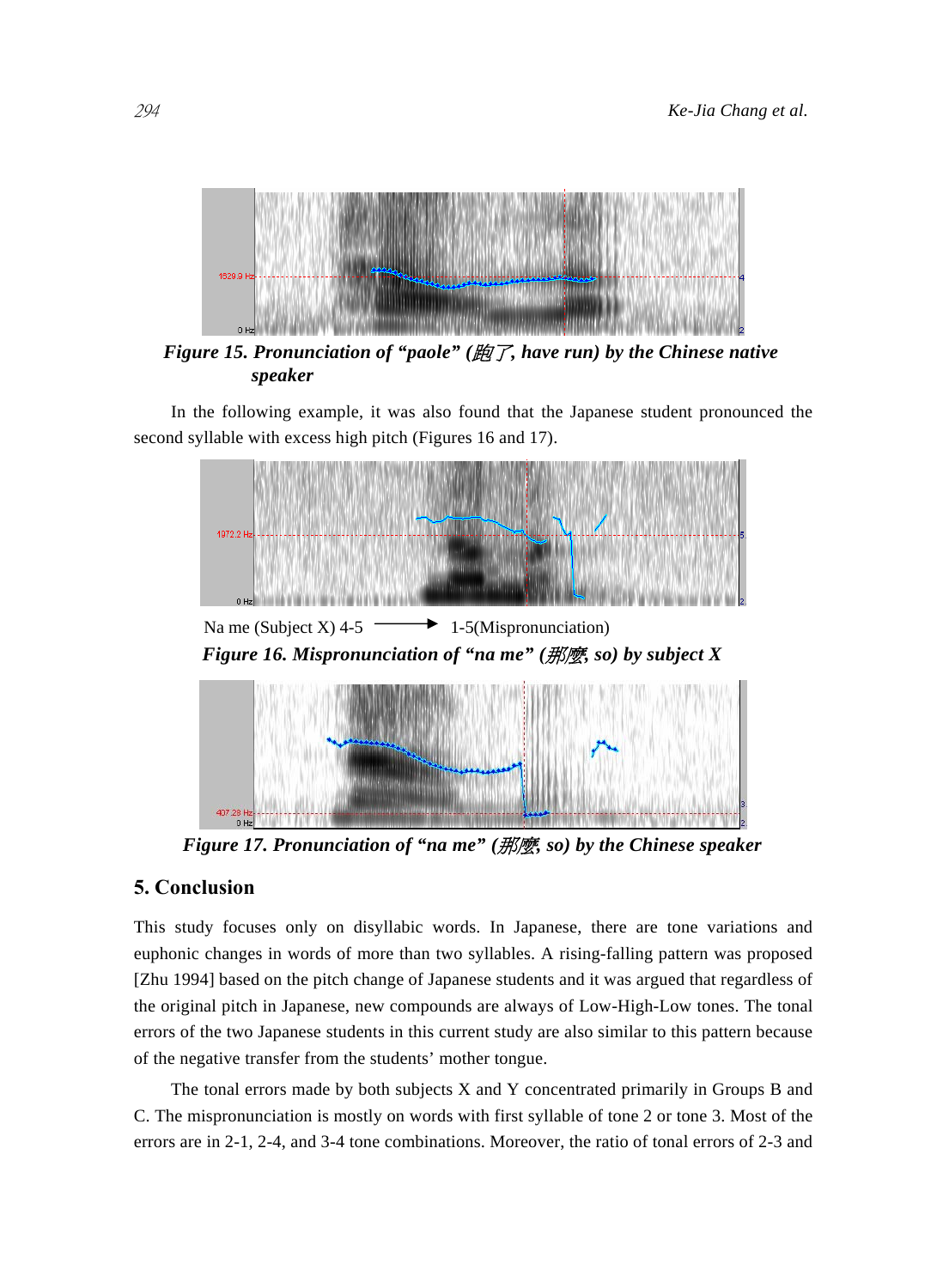3-3 are completely identical in these two subjects. From the tonal errors in Group C, the researchers found that the two students are confused with tone 3, tone 2, and tone 1.

In teaching Chinese tones, it is suggested that teachers could start from the pronunciation and listening comprehension of disyllabic words, instead of merely concentrating on drilling students using monosyllabic words. Teachers could first familiarize the learners with tone combinations by practicing tone variations in disyllabic words. In class, visual demonstrations such as graphs, gestures, and animated films could be utilized to help students understand tone variations. Generally speaking, whatever Chinese proficiency the students might have, they still cannot precisely distinguish different tones. Therefore, teachers should emphasize more on practicing contrastive tones to get students acquainted with the tone combinations in disyllabic words.

The authors only discuss the tonal errors of two subjects in this study. It is suggested that, in future study of related issues, more Japanese and Chinese subjects should be included to make the experimental results more representative. Moreover, tests on perceptual distinction could be added in further studies to obtain a more complete picture of the acquisition of Chinese tones.

Since the functions of Chinese tone and Japanese pitch accent differ, by means of contrastive analysis one can help teachers pay special attention to those tones Chinese learners frequently get confused, so as to make the learners fully acquainted with correct tone production in various tone combinations.

## **References**

- Chao, L.- J., "Special Phonetic Instruction in Chinese to Japanese Students," *Journal of Yunnan Normal University*, 1(3), 2003, pp. 66-67.
- Chao, Y. R., *A Grammar of Spoken Chinese*, Berkeley: University of California Press, 1968.
- He, P., "Studies in Basic Phonetic Instruction in Chinese to Japanese Students," *Language Teaching and Linguistic Studies*, 3, 1997, pp. 49-50.
- Hiroshi, W., "The Theory of Japanese Stress and Phonetic Categorization," *Journal of Wu Feng Institute of Technology,* 11, 2003, pp. 283-286.
- Jun, S., "Problems and Solutions of Japanese Learning Chinese Tones," *Proceedings of the International Symposium in Teaching Chinese to Japanese Students, 172. Peking:* Chinese Social Science, 2001.
- Liu, W.- S., J.-S. Ma, Y.- H. Tzeng, S.- K. Li, J.-J. Huang, and S.- S. Wang, *Compact Japanese-Chinese Dictionary,* Taipei: Tashin, 2002.
- Wu, Z.- J., *Introduction to the Phonetics of Modern Chinese,* Peiking: Chinese Language Teaching, 1992.